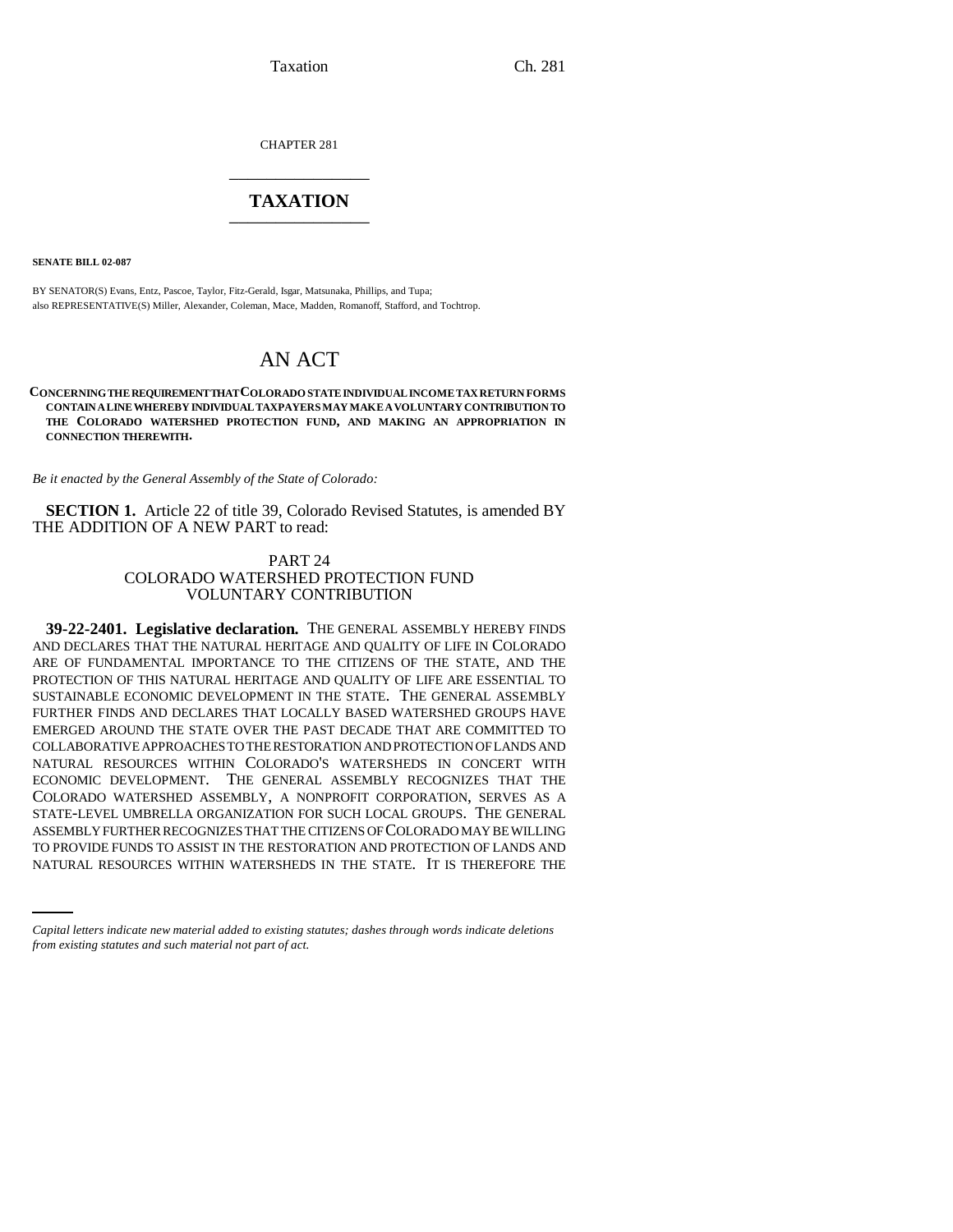INTENT OF THE GENERAL ASSEMBLY ENACTING THIS PART 24 TO PROVIDE COLORADO CITIZENS THE OPPORTUNITY TO SUPPORT LOCAL WATERSHED EFFORTS BY ALLOWING CITIZENS TO MAKE A VOLUNTARY CONTRIBUTION ON THEIR STATE INCOME TAX RETURNS FOR SUCH PURPOSE.

**39-22-2402. Voluntary contribution designation - procedure.** FOR INCOME TAX YEARS COMMENCING ON OR AFTER JANUARY 1, 2002, BUT PRIOR TO JANUARY 1, 2005, THE COLORADO STATE INDIVIDUAL INCOME TAX RETURN FORM SHALL CONTAIN A LINE WHEREBY EACH INDIVIDUAL TAXPAYER MAY DESIGNATE THE AMOUNT OF THE CONTRIBUTION, IF ANY, THE INDIVIDUAL WISHES TO MAKE TO THE COLORADO WATERSHED PROTECTION FUND CREATED IN SECTION 39-22-2403.

**39-22-2403. Contributions credited to Colorado watershed protection fund - appropriation.** (1) THE DEPARTMENT OF REVENUE SHALL DETERMINE ANNUALLY THE TOTAL AMOUNT DESIGNATED PURSUANT TO SECTION 39-22-2402 AND SHALL REPORT SUCH AMOUNT TO THE STATE TREASURER AND TO THE GENERAL ASSEMBLY. THE STATE TREASURER SHALL CREDIT SUCH AMOUNT TO THE COLORADO WATERSHED PROTECTION FUND, WHICH FUND IS HEREBY CREATED IN THE STATE TREASURY. ALL INTEREST DERIVED FROM THE DEPOSIT AND INVESTMENT OF MONEYS IN THE FUND SHALL BE CREDITED TO THE FUND.

(2) THE GENERAL ASSEMBLY SHALL APPROPRIATE ANNUALLY FROM THE COLORADO WATERSHED PROTECTION FUND TO THE DEPARTMENT OF REVENUE ITS COSTS OF ADMINISTERING MONEYS DESIGNATED AS CONTRIBUTIONS TO THE FUND. ALL MONEYS REMAINING IN THE FUND AT THE END OF A FISCAL YEAR, AFTER SUBTRACTING THE APPROPRIATION TO THE DEPARTMENT, SHALL BE TRANSFERRED TO THE COLORADO WATER CONSERVATION BOARD IN THE DEPARTMENT OF NATURAL RESOURCES. TWO DESIGNEES OF THE BOARD, IN COOPERATION WITH TWO DESIGNEES OF THE WATER QUALITY CONTROL COMMISSION IN THE DEPARTMENT OF PUBLIC HEALTH AND ENVIRONMENT AND UPON CONSULTATION WITH THE COLORADO WATERSHED ASSEMBLY, SHALL ADMINISTER THE MONEYS IN ACCORDANCE WITH THE PROVISIONS OF SUBSECTION (3) OF THIS SECTION. MONEYS IN THE FUND MAY BE USED TO COVER ALL REASONABLE COSTS INCURRED IN ADMINISTERING THE MONEYS IN THE FUND.

(3) THE WATER QUALITY CONTROL COMMISSION AND THE COLORADO WATER CONSERVATION BOARD SHALL USE THE MONEYS TRANSFERRED PURSUANT TO SUBSECTION (2) OF THIS SECTION TO AWARD GRANTS, ON A COMPETITIVE BASIS AND IN A MANNER TO BE DETERMINED JOINTLY BY SUCH COMMISSION AND BOARD, TO ANY QUALIFIED RESIDENT OF COLORADO TO WORK TOWARD THE RESTORATION AND PROTECTION OF LAND AND NATURAL RESOURCES WITHIN WATERSHEDS IN COLORADO. QUALIFICATIONS FOR SUCH GRANTS SHALL BE DETERMINED JOINTLY BY THE COMMISSION AND THE BOARD IN COOPERATION WITH THE COLORADO WATERSHED ASSEMBLY.

(4) MONEYS GRANTED PURSUANT TO SUBSECTION (3) OF THIS SECTION SHALL NOT BE USED FOR LOBBYING OR FOR ANY OTHER POLITICAL PURPOSE, THE COSTS OF LITIGATION, OR TO REMOVE ANY DIVERSION OR IMPROVEMENT STRUCTURE.

**SECTION 2. Appropriation.** (1) In addition to any other appropriation, there is hereby appropriated, out of any moneys in the Colorado watershed protection fund